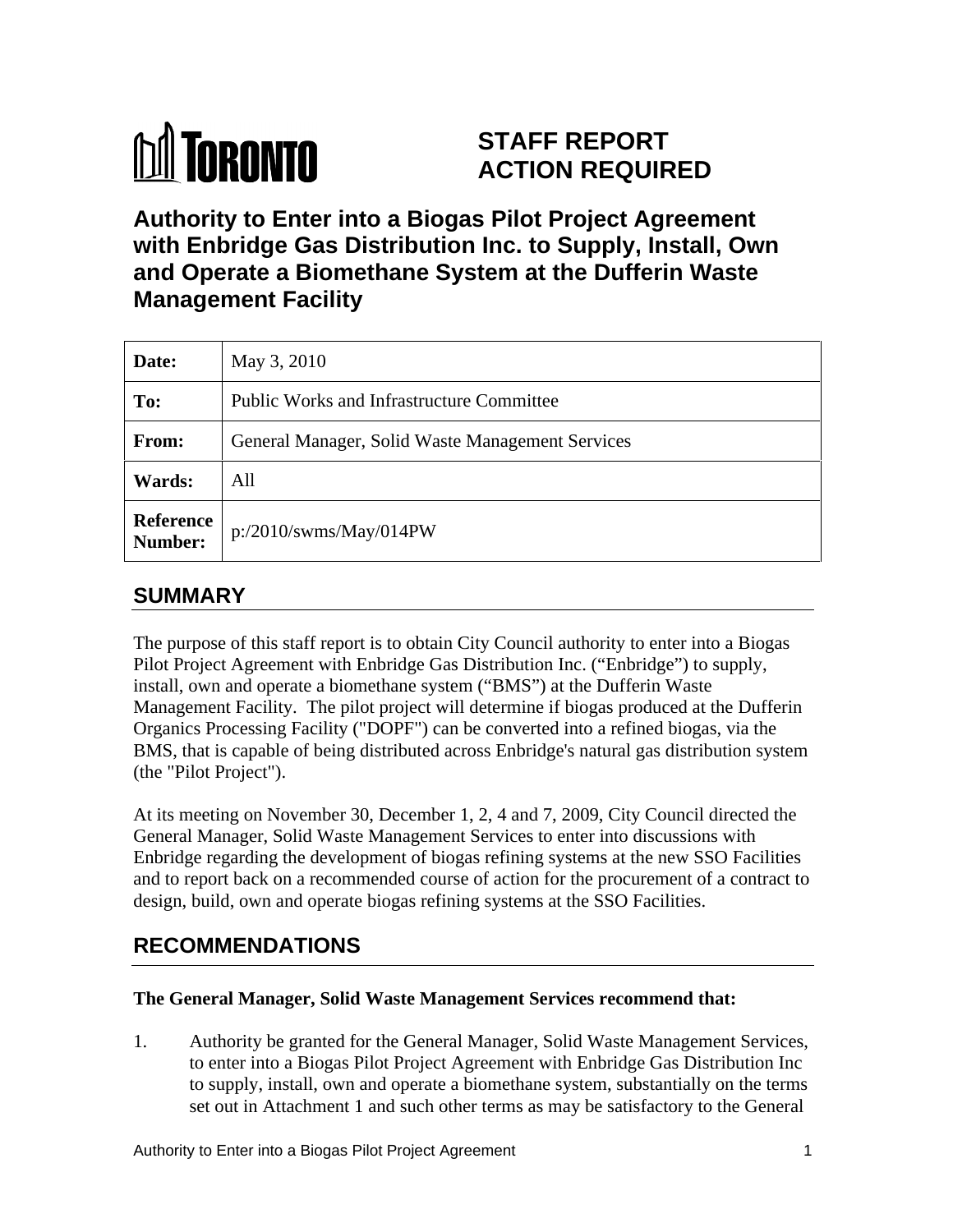Manager, Solid Waste Management Services, and in a form satisfactory to the City Solicitor, and that the General Manager, Solid Waste Management Services be authorized to execute the Biogas Pilot Project Agreement on behalf of the City.

- 2. The General Manager, Solid Waste Management Services or his delegate, be authorized to administer and manage the Biogas Pilot Project Agreement, including the provision of any consents, approvals, notices and notices of termination, provided that the General Manager, Solid Waste Management Services may, at any time, refer consideration of such matters (including their content) to City Council for its determination and direction.
- 3. The General Manager, Solid Waste Management Services report on the results of the Biogas Pilot Project to City Council.
- 4. Subject to the execution of an agreement between Enbridge Gas Distribution Inc., and the City as set out in Recommendation 1, the General Manager, Solid Waste Management Services and the Deputy City Manager and Chief Financial Officer be directed to investigate options for funding the cost of the Pilot Project through cost savings resulting from displacing natural gas with biomethane or some other means.
- 5. In the event that the Biogas Pilot Project Agreement is not executed by September 1<sup>st</sup>, 2010, the General Manager, Solid Waste Management Services be authorized, at his sole discretion, to terminate negotiations with Enbridge.

#### **Implementation Points**

1. In addition to this staff report, staff from Real Estate Division will prepare a staff report to Government Management Committee seeking authority to enter into a lease agreement with Enbridge for the use of space at the City's Dufferin Waste Management Facility in which to install the biomethane system.

#### **Financial Impact**

Enbridge will supply, install, own and operate the entire BMS and will incur all associated capital and operating expenses over the term of the Pilot Project Agreement. Operation of the biomethane system is expected to commence in July 2011. The term of the Pilot Project agreement will expire on December 31, 2013.

SWMS will be required to provide a concrete pad on which Enbridge will install the biogas refining system and gate station. SWMS will also be required to provide connections to the DOPF's process water and biofiltration systems to receive effluent and tail gas from biogas refining respectively. The cost of providing these facilities is not expected to exceed \$101,760.00 net of HST recoveries (\$100,000.00 net of taxes). Funding for the capital cost item is included in the 2010 Solid Waste Management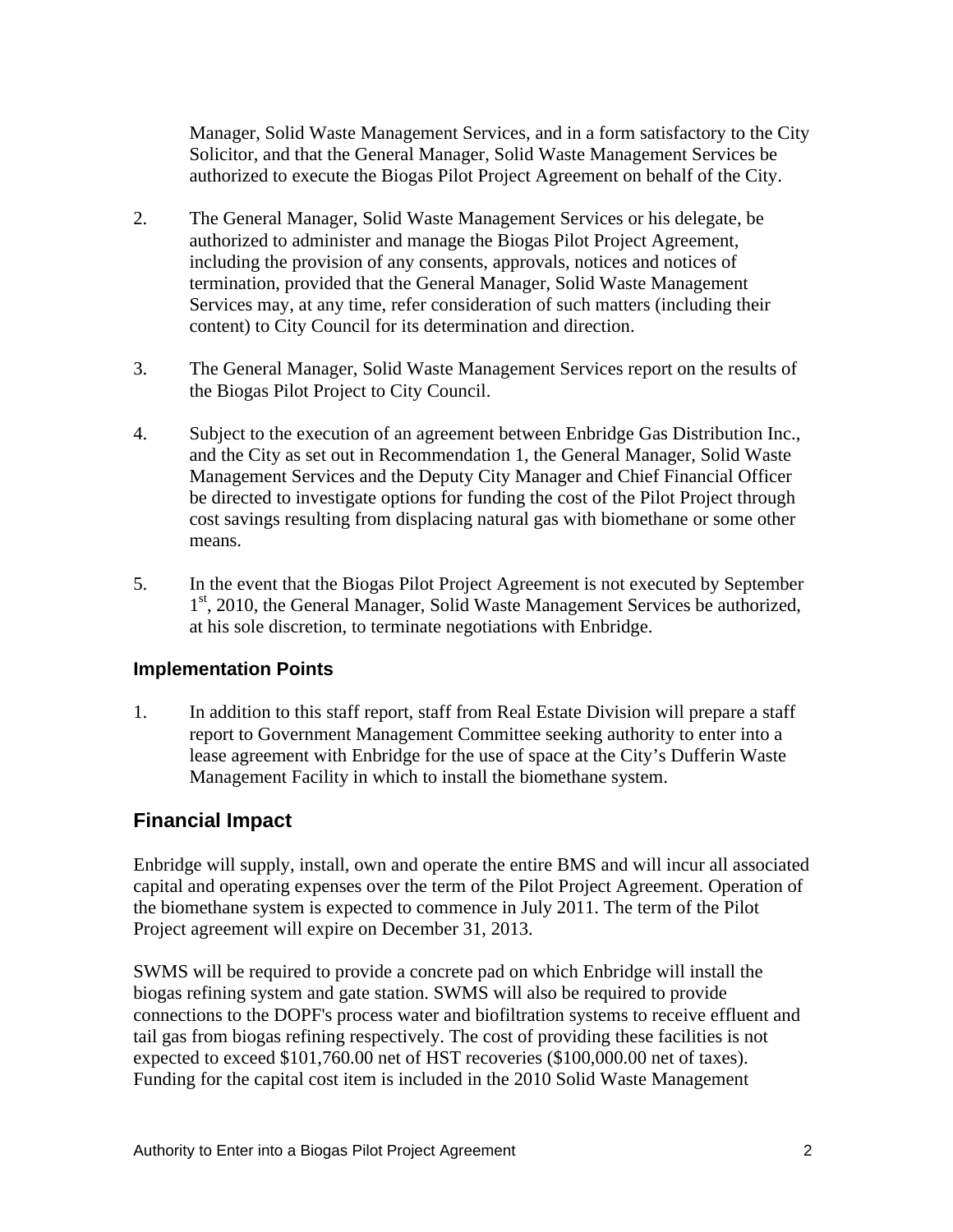Services Capital budget under item CSW004-6 (Dufferin – Disco SSO Processing Facilities).

Under the Biogas Pilot Project Agreement, the City will pay Enbridge for services to refine biogas supplied by the City to produce biomethane and to convey and inject the biomethane into the regulated natural gas distribution system. The biogas refining service provided by Enbridge will also include metering and providing information on the quantity of biomethane supplied to the natural gas distribution system.

Payment to Enbridge for the biogas refining service will not exceed \$ 10 per gigajoule of biomethane supplied to the regulated gas distribution system. The total annual payment for biogas refining services will vary with the quantity of biogas supplied by the City which will depend on the tonnage of SSO processed at the DOPF and on the efficiency of the processing operations.

In addition to the cost of the biogas refining service, SWMS will also incur the costs of supplying electricity and water to the biomethane refining system. Annual electricity and water costs will vary with the quantity of biogas supplied by the City.

Estimated annual biogas refining service payments to Enbridge over the term of the Biogas Pilot Project Agreement and the annual costs of electricity and water supplied to the biomethane refining system are presented in Table 1.

| 00000 010 1100 01 110 1 1000 1 01100 0111000 11000 0 |              |                             |             |                               |
|------------------------------------------------------|--------------|-----------------------------|-------------|-------------------------------|
| Year                                                 | 2011         | 2012                        | 2013        | <b>Total</b>                  |
| Biomethane Produced (GJ)                             | 24,409       | 48,818                      | 48,818      | 122,045                       |
| To Enbridge for Biogas Refining                      |              |                             |             |                               |
| Service                                              | \$250,335.71 | \$556,296.00                |             | $$557,948.22$ $$1,364,579.93$ |
| <b>Electricity and Water</b>                         | \$26,986.19  | \$55,624.59                 | \$57,276.81 | \$139,887.59                  |
| Total SSO Processing SW0476                          |              | \$277,321.89   \$611,920.60 |             | \$615,225.03   \$1,504,467.52 |
| Total SSO Processing SW0476                          |              |                             |             |                               |
| [net of taxes]                                       |              | \$272,525.45 \$601,337.07   |             | $$604,584.35$ $$1,478,446.86$ |

#### **Table 1: Biogas Pilot Project Operating Costs** [Costs are net of HST recoveries unless noted]

Funding for the operation of the Pilot Project will be included in the Operating Budget Submission of the Solid Waste Management Services Division for 2011 and subsequent years.

The biomethane produced by this Pilot Project will be used by the City to reduce its purchases of natural gas. For each cubic meter of natural gas displaced by biomethane the City will save the commodity cost of the natural gas and also the cost of transporting the natural gas from out of Province sources, typically Alberta, to the border of the Enbridge service area. Distribution costs within the Enbridge franchise area would still apply. Annual costs savings will depend on the quantity of biomethane produced and will vary with changes in natural gas commodity and transportation costs.

The City's purchases of natural gas are managed by the Facilities Management Division (FM). Enbridge will identify the quantity of biomethane supplied under this Pilot Project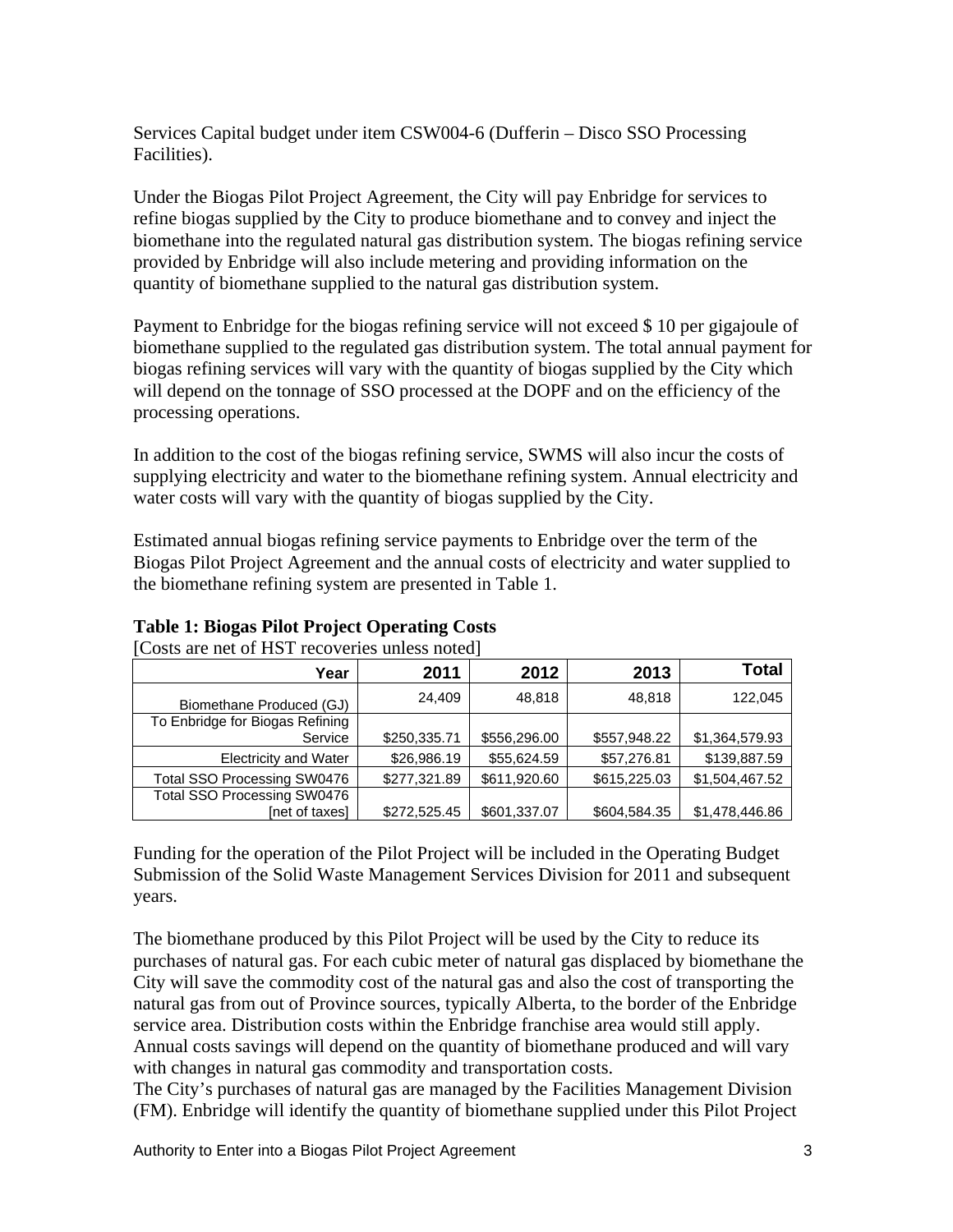to FM. FM will work with Finance Division to implement such administrative procedures as are necessary to assign the cost savings resulting from the displacement of natural gas to SWMS to partially offset the cost of the biogas refining services.

Biomethane production and the estimated cost savings resulting from the displacement of natural gas are presented in Table 2.

| <b>Biomethane Production</b>      | 2010         | 2011         | 2012                                    | 2013         | <b>Total</b>                  |
|-----------------------------------|--------------|--------------|-----------------------------------------|--------------|-------------------------------|
| SSO processed at the DOPF         |              |              |                                         |              |                               |
| (tonnes)                          | 30,000       | 30,000       | 30,000                                  | 30,000       | 120,000                       |
| Biogas Supplied (cu. m.)          |              | 1,500,000    | 3,000,000                               | 3,000,000    | 7,500,000                     |
| Biogas Methane (cu. m.)           |              | 900,000      | 1,800,000                               | 1,800,000    | 4,500,000                     |
| Biomethane (cu. m.)               |              | 711,000      | 1,422,000                               | ,422,000     | 3,555,000                     |
|                                   |              |              | 49,201                                  | 49,201       |                               |
| Biomethane (GJ)                   |              | 24,601       |                                         |              | 123,003                       |
|                                   |              |              |                                         |              |                               |
| <b>Pilot Project Costs</b>        |              |              |                                         |              |                               |
| Capital                           | \$101,760.00 | \$0.00       | \$0.00                                  | \$0.00       | \$101,760.00                  |
| Operating                         | \$0.00       | \$277,321.89 | \$611,920.60                            | \$615,225.03 | \$1,504,467.52                |
| <b>Total</b>                      | \$101,760.00 | \$277,321.89 | \$611,920.60                            | \$615,225.03 | \$1,606,227.52                |
|                                   |              |              |                                         |              |                               |
| <b>Pilot Project Cost Savings</b> |              |              |                                         |              |                               |
| Commodity and                     |              |              |                                         |              |                               |
| <b>Transportation Costs of</b>    |              |              |                                         |              |                               |
| Displaced Natural Gas (\$)        | \$0.00       | \$186,559.70 | \$396,326.72                            |              | $$434,108.16$ $$1,063,985.59$ |
|                                   |              |              |                                         |              |                               |
| <b>Net Pilot Project Costs</b>    | \$101,760.00 |              | $$90,762.19$ $$215,593.88$ \$181,116.87 |              | \$542,241.93                  |

| Table<br>, Pilot Project Costs and<br>.d B101r<br>hethane Pr⁄<br>Yroduction.<br>Summarv<br>. Estimated<br>v ot |
|----------------------------------------------------------------------------------------------------------------|
| "I costs and savings are net of HST.<br>recoveries<br><b>Cost Savings</b><br>Tall                              |

Notes:

- 1. Assumes operation of biomethane system begins in July 2011.
- 2. Biogas is typically 60 percent by volume methane.
- 3. Assumes that the biomethane system recovers 79 percent of the biogas methane supplied.
- 4. 1 cubic metre of biomethane typically contains 34.6 gigajoules of energy.
- 5. Refining services cost of \$10.18 per GJ biomethane produced. Assumes electricity consumption of 11 kWh per GJ of biomethane produced. Assumed 2010 electricity cost of \$0.095 per kWh and increasing at 3 percent annually thereafter.
- 6. Based on natural gas price forecasts recommended by FM.

If Enbridge is not in default and upon the expiry of the Biogas Pilot Project Agreement, the City shall have the following options which may have a future financial impact:

1. The option to continue production of biomethane by entering into a new agreement with Enbridge whereby Enbridge would continue to own, operate and maintain the BMS on the basis of a new unit cost to be negotiated by Enbridge and the City.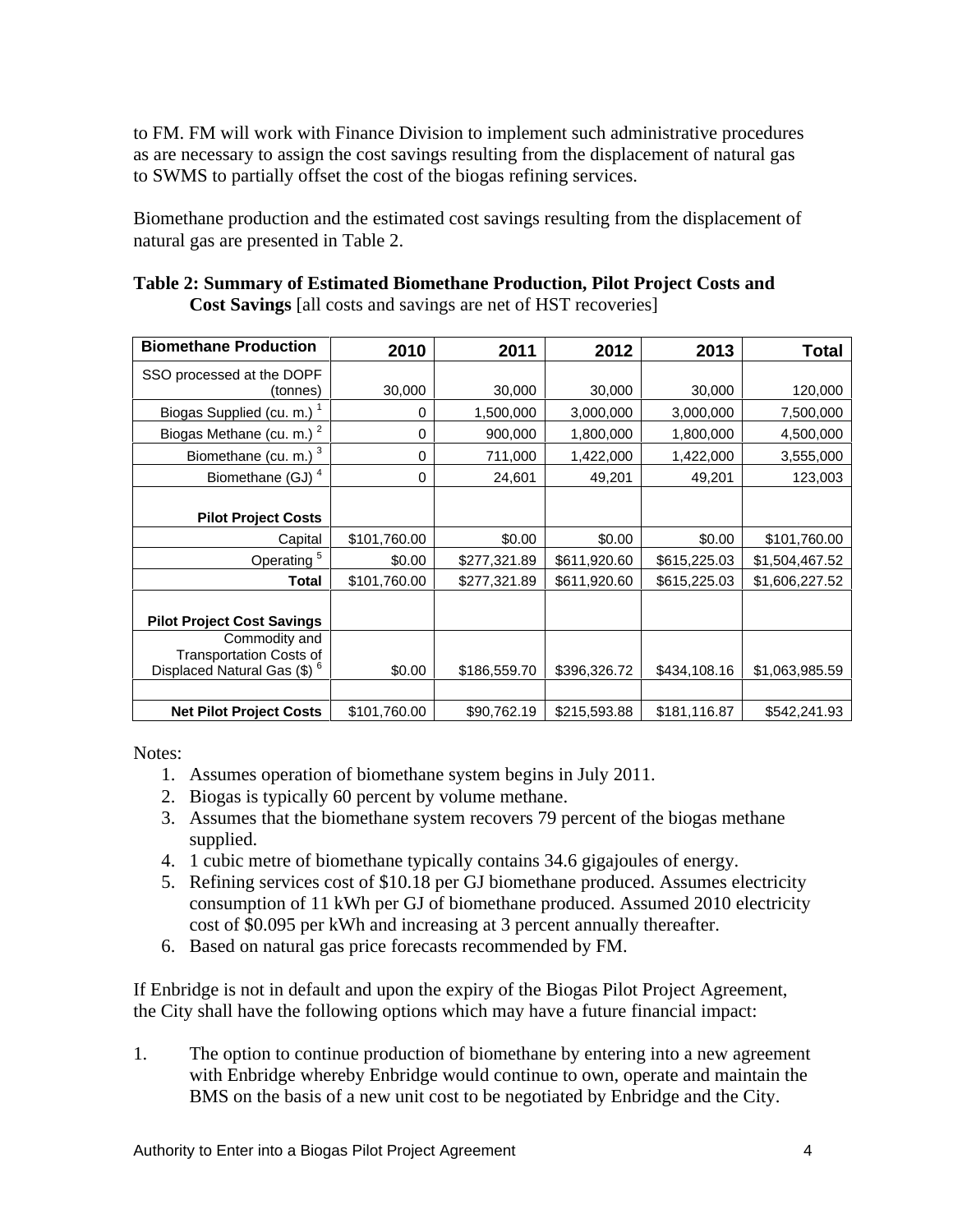- 2. The option to continue production of biomethane by purchasing the biogas refining system component of the BMS and contracting for the continued operation of the biogas refining system through a competitive procurement process. Enbridge would continue to own and operate the other components of the BMS, specifically the gate station, on-site biomethane pipeline, off-site biomethane pipeline and injection point, in order to protect the natural gas distribution system. The purchase cost would be based on the remaining undepreciated value of the entire BMS and determined by negotiations between Enbridge and the City.
- 3. The option to discontinue production of biomethane by decommissioning and removing the BMS, including removal of the biogas refining system, the gate station and the on-site biomethane pipeline and restoring the affected areas and facilities to the satisfaction of the City. The cost of this option would be based on the remaining undepreciated value of the entire BMS less the resale value of the biogas refining system and negotiations between Enbridge and the City.

SWMS will report back to Council on the recommended option prior to the expiration of the Pilot Project and set out what the financial implications of that recommended option are at that time.

Although the City will incur a net cost for the Pilot Project, if the Pilot Project is successful, future operation of the biomethane system beyond the term of the Pilot Project has the potential to generate significant cost savings for the City. Currently natural gas prices are depressed however future price increases in excess of inflation are forecasted. Biomethane production costs in the first years following the Pilot Project are expected to be lower than costs during the term of the Pilot Project due to operational efficiencies and increases in the quantity of biogas available. Thereafter biomethane production costs will increase at or below the inflation rate. The City's savings will increase over time as the difference between the natural gas purchase cost and biomethane production cost increases. Forecasted City savings for a 10-year period beyond the term of the Pilot Project are presented in Attachment 2.

The Deputy City Manager and Chief Financial Officer has reviewed this report and agrees with the financial impact information.

## **DECISION HISTORY**

City Council on November 30, December 1, 2, 4 and 7, 2009, adopted the recommendations in Item PW28.14, authorizing and directing the General Manager, Solid Waste Management Services to enter into discussions with Enbridge Gas Distribution Inc. regarding the development of biogas refining systems at the new SSO Facilities and to report back on a recommended course of action for the procurement of a contract to design, build, own and operate biogas refining systems at the SSO Facilities. The decision document can be found at:

<http://www.toronto.ca/legdocs/mmis/2009/pw/reports/2009-11-03-pw28-cr.htm#PW28.14>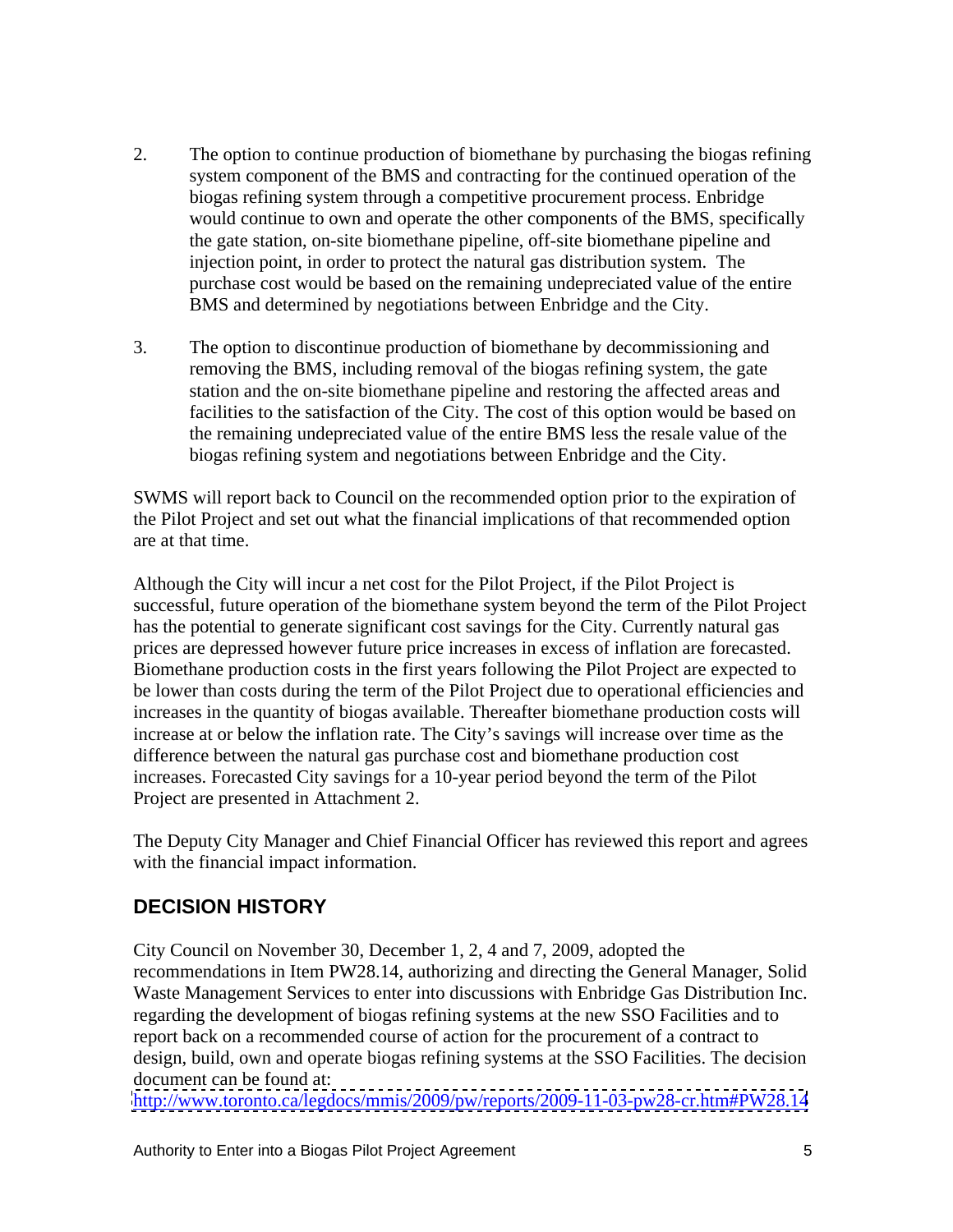### **ISSUE BACKGROUND**

In April 2009, SWMS engaged the services of FVB Energy Inc. (via RFP #9121-09-3034) to undertake a study comparing the various options to utilize the biogas generated by the SSO Facilities. Stakeholders including Enbridge were engaged during this study. The following options were assessed on the basis of financial, environmental and risk criteria:

- 1. Cogeneration of electricity and heat based on the proposals submitted by THESI. THESI would design, build, own and operate a system to convert the biogas into electricity, to be supplied to the local grid and sold to the OPA under the FIT program, and into heat to be used on site to satisfy building or processing heating requirements;
- 2. Production of pipeline gas where a contractor would be engaged to design, build, own and operate a system to refine the biogas to meet quality requirements of the local natural gas distribution system, and where the resulting pipeline gas (aka biomethane) would be conveyed through the existing natural gas distribution system to displace a portion of the approximately 40 million cubic meters of natural gas consumed by City facilities annually; and,
- 3. Production of pipeline gas (i.e. biomethane), as above, with a corresponding plan to transition the solid waste collection vehicle fleet from diesel to compressed natural gas (CNG) fuel and thereby displace the approximately 4.4 million litres of diesel fuel consumed annually by solid waste collection vehicles.

Relative to the first two options, the third option – the pipeline gas option, with the complementary plan to transition the solid waste collection fleet to CNG fuel – offered the potential to provide additional financial and environmental benefits and therefore was recommended as the preferred option. The recommendations of the study were reflected in the recommendations in Item PW28.14 which were adopted by City Council on November 30, December 1, 2, 4 and 7, 2009 (see Decision History above).

Biomethane is chemically similar to natural gas and is most efficiently and safely transported through a regulated natural gas pipeline system. The Ontario Energy Board has granted Enbridge the sole rights to distribute natural gas within a franchise area that includes the GTA. Therefore, transporting the biomethane from the DOPF for use at City facilities will require access to the Enbridge natural gas distribution system.

The proposed BMS will be the first connection of this type to Enbridge's natural gas distribution system. Enbridge is very supportive of the pilot project but cautions that the quality standards, designs and practices necessary to ensure that this type of connection to the natural gas distribution system is safe and secure do not yet exist. Enbridge has offered to develop the necessary standards, designs and practices for the pilot project and has suggested that this can be done most efficaciously if Enbridge is contracted to supply, install and operate the BMS.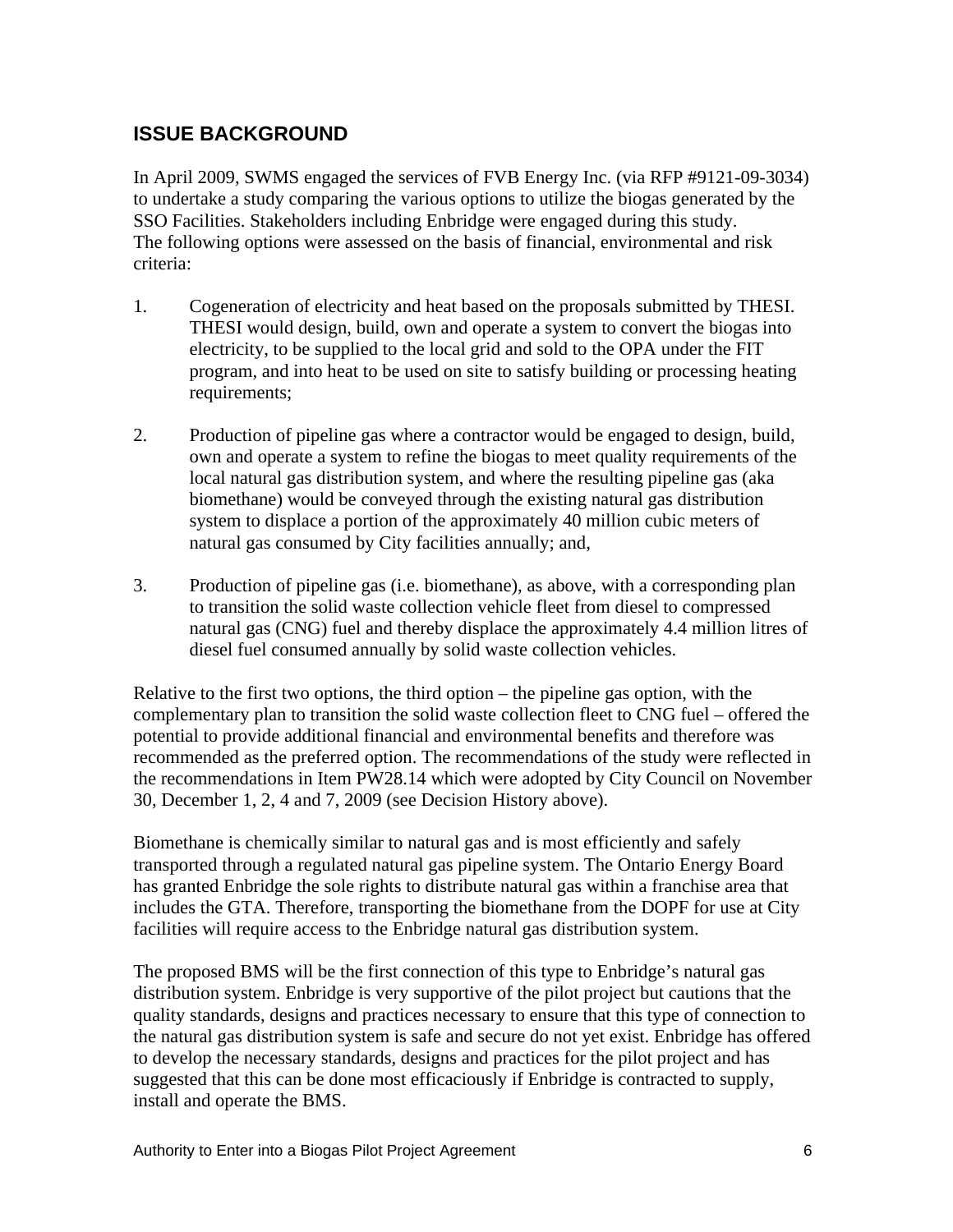Transportation of the biomethane produced by the pilot project is only possible if access to Enbridge's natural gas distribution system can be gained. Access to the natural gas distribution system can be gained only if Enbridge supplies, installs and operates the BMS and by doing so develops the necessary new standards, designs and practices. Staff are therefore requesting that Enbridge be contracted to supply, install and operate the BMS.

Once the necessary standards, designs and practices are established, future connections of this type to the Enbridge natural gas distribution network will not necessarily require Enbridge's participation in the refining and supply of biomethane.

## **COMMENTS**

The DOPF processes approximately 30,000 tonnes of SSO annually and converts the organic faction of the SSO material into digester solids and biogas. Based on the past performance of the DOPF, each tonne of SSO processed results in the production of approximately 100 cubic metres of biogas, of which 60 percent by volume is methane. The DOPF produces approximately 3 million cubic metres of biogas annually, which contains energy equivalent to:

- $\bullet$ approximately 1.8 million cubic meters of natural gas, which could satisfy the heating and hot water requirement of approximately 600 homes; or,
- $\bullet$ approximately 1.5 million litres of diesel fuel which is approximately 35% of diesel fuel consumed annually by the City's solid waste collection vehicles.

Currently the biogas produced at the DOPF is combusted in an enclosed flare without energy recovery.

Planned future reconstruction of the DOPF will increase its capacity to process SSO and will also improve the rate at which SSO is converted into biogas. The biogas production rate of the reconstructed DOPF may be as high as 7.5 million cubic metres annually.

Since the beginning of 2010, the negotiations with Enbridge have centered primarily on the development of a financial model to assess the net financial cost and benefits to the City as well as the development of commercial terms that could form the basis of an eventual Biogas Pilot Project Agreement. The negotiations between the parties have resulted in the preparation of the commercial terms detailed in Attachment 1 to this report.

The Pilot Project will take the DOPF's biogas and refine the biogas into biomethane through Enbridge's BMS. The BMS proposed by Enbridge has four main components: (1) a biogas refining system ("BRS"), 2) gate station, 3) on-site biomethane pipeline, and 4) off-site biomethane pipeline and injection point to convey the biomethane to the Enbridge regulated gas distribution network (See Figure 1). A site plan and location plan showing the BMS and the possible locations of the off-site biomethane pipeline are provided in Attachments 3 and 4 respectively.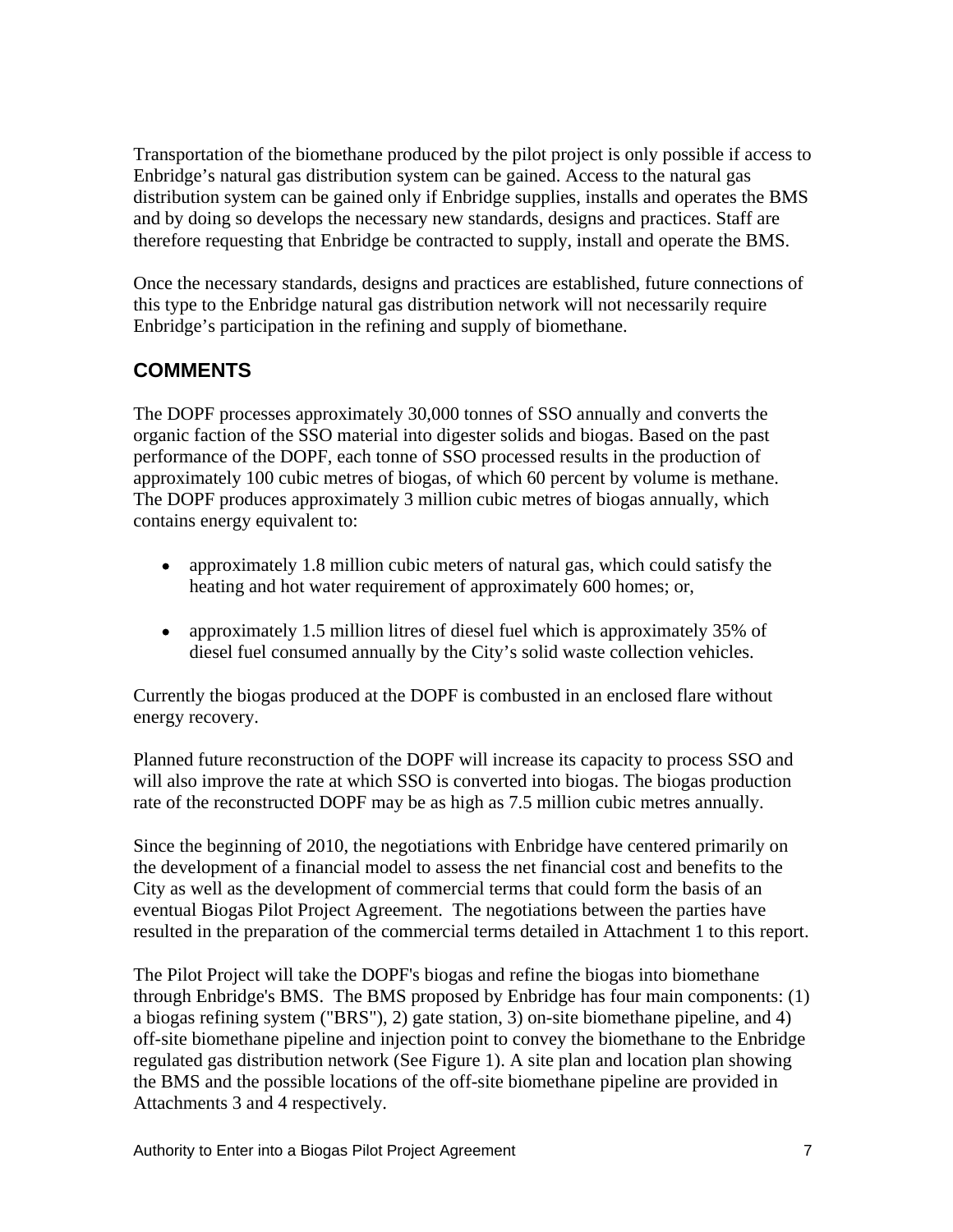#### **Figure 1: Biomethane System**



The BRS is a self-contained modular unit. Currently the existing rate of biogas production at the DOPF warrants only a single BRS unit. Planned future reconstruction of the DOPF is expected to increase the rate of biogas production and installation a second BRS may be warranted in the future.

The biogas will be refined to Enbridge's specifications through the BRS into biomethane. The biomethane will then be piped and injected into Enbridge's natural gas distribution system. Enbridge will continuously measure the quantity of biomethane produced by the BMS and will report the information to the City.

The quantity of biomethane produced by the Pilot Project will be credited to the City which will reduce the quantity of natural gas purchased by the City. The Deputy City Manager and Chief Financial Officer and the General Manager will investigate options for funding the cost of the Biogas Pilot Project through cost savings resulting from the displacement of natural gas.

The Pilot Project will generate emission reductions by destroying methane and by displacing some of the natural gas consumed at City facilities. The City will retain ownership of all of the emission reductions produced in the Pilot Project. The emission reduction during the Pilot Project is approximately 7,135 tonnes of green house gases which will be retained by the City.

During the period of the Pilot Project, SWMS will evaluate the performance of the BMS system. At the same time, SWMS and Fleet Services will conduct an evaluation of the performance of CNG fuelled solid waste collection vehicles. Fleet Services has ordered a